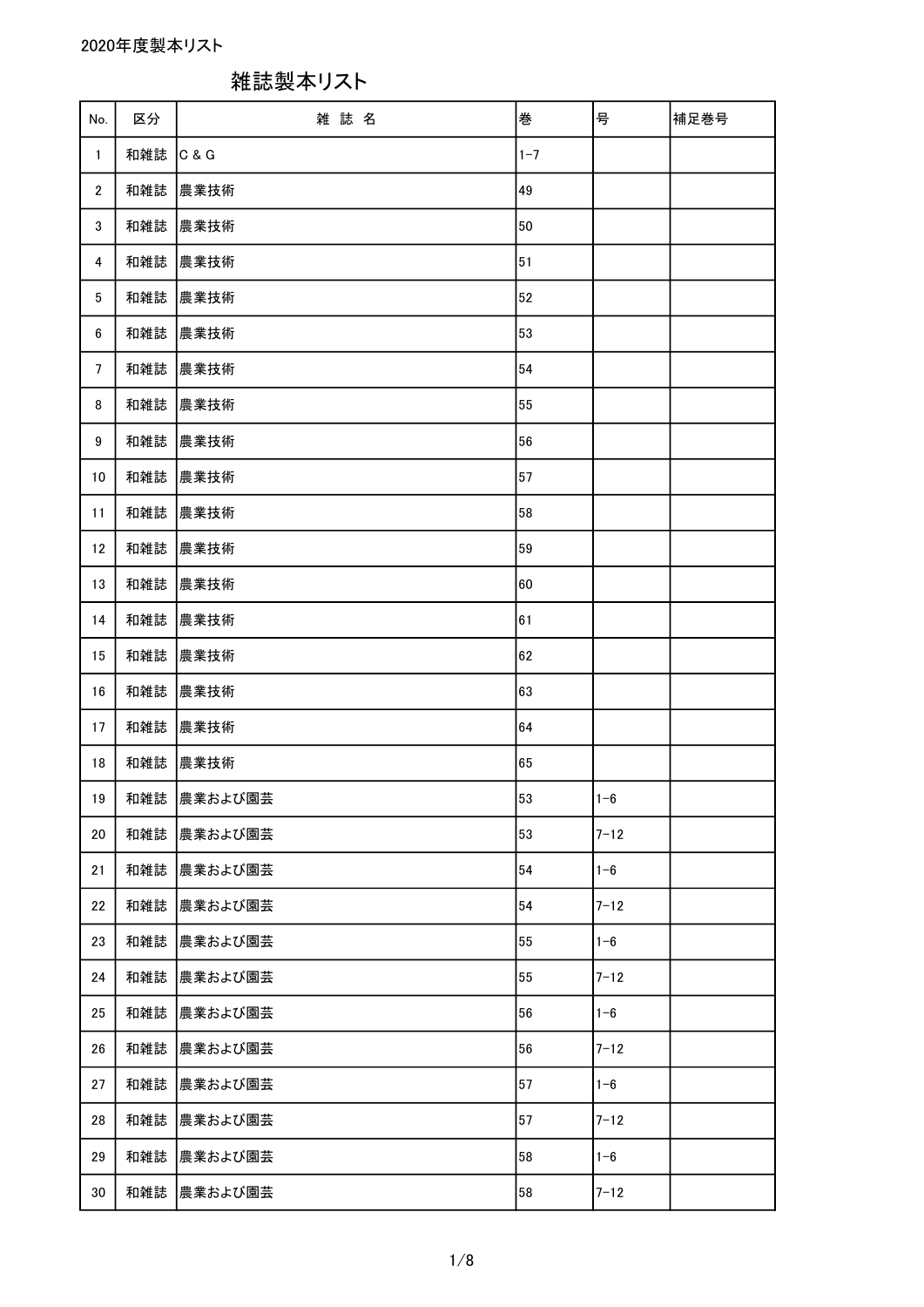2020年度製本リスト

| No. | 区分  | 雑誌名                                                            | 巻         | 号         | 補足巻号 |
|-----|-----|----------------------------------------------------------------|-----------|-----------|------|
| 31  | 和雑誌 | 農業および園芸                                                        | 59        | $1 - 6$   |      |
| 32  | 和雑誌 | 農業および園芸                                                        | 59        | $7 - 12$  |      |
| 33  | 和雑誌 | 農業および園芸                                                        | 60        | $1 - 6$   |      |
| 34  | 和雑誌 | 農業および園芸                                                        | 60        | $7 - 12$  |      |
| 35  | 和雑誌 | 農業および園芸                                                        | 61        | $1 - 6$   |      |
| 36  | 和雑誌 | 農業および園芸                                                        | 61        | $7 - 12$  |      |
| 37  | 和雑誌 | 農業および園芸                                                        | 62        | $1 - 6$   |      |
| 38  | 和雑誌 | 農業および園芸                                                        | 62        | $7 - 12$  |      |
| 39  | 和雑誌 | 農業および園芸                                                        | 63        | $1 - 6$   |      |
| 40  | 和雑誌 | 農業および園芸                                                        | 63        | $7 - 12$  |      |
| 41  | 和雑誌 | 農業および園芸                                                        | 64        | $1 - 6$   |      |
| 42  | 和雑誌 | 農業および園芸                                                        | 64        | $7 - 11$  |      |
| 43  | 和雑誌 | 農業および園芸                                                        | 65        | $1 - 6$   |      |
| 44  | 和雑誌 | 農業および園芸                                                        | 65        | $7 - 12$  |      |
| 45  | 和雑誌 | 教育実践研究紀要                                                       | $16 - 18$ |           |      |
| 46  | 洋雑誌 | Canadian journal of research. Sect. C, [Botanical<br>sciences] | 55        | $1 - 6$   |      |
| 47  | 洋雑誌 | Canadian journal of research. Sect. C. [Botanical<br>sciences] | 55        | $7 - 12$  |      |
| 48  | 洋雑誌 | Canadian journal of research. Sect. C, [Botanical<br>sciences] | 55        | $13 - 18$ |      |
| 49  | 洋雑誌 | Canadian journal of research. Sect. C, [Botanical<br>sciences] | 55        | $19 - 24$ |      |
| 50  | 洋雑誌 | Canadian journal of research. Sect. C, [Botanical<br>sciences] | 56        | $1 - 6$   |      |
| 51  | 洋雑誌 | Canadian journal of research. Sect. C, [Botanical<br>sciences] | 56        | $7 - 12$  |      |
| 52  | 洋雑誌 | Canadian journal of research. Sect. C, [Botanical<br>sciences] | 56        | $13 - 18$ |      |
| 53  | 洋雑誌 | Canadian journal of research. Sect. C, [Botanical<br>sciences] | 56        | $19 - 24$ |      |
| 54  | 洋雑誌 | Canadian journal of research. Sect. C, [Botanical<br>sciences] | 57        | $7 - 12$  |      |
| 55  | 洋雑誌 | Canadian journal of research. Sect. C, [Botanical<br>sciences] | 57        | $13 - 18$ |      |
| 56  | 洋雑誌 | Canadian journal of research. Sect. C, [Botanical<br>sciences] | 57        | $19 - 24$ |      |
| 57  | 洋雑誌 | Canadian journal of research. Sect. C, [Botanical<br>sciences] | 58        | $1 - 6$   |      |
| 58  | 洋雑誌 | Canadian journal of research. Sect. C, [Botanical<br>sciences] | 58        | 7-12      |      |
| 59  | 洋雑誌 | Canadian journal of research. Sect. C, [Botanical<br>sciences] | 58        | $13 - 18$ |      |
| 60  | 洋雑誌 | Canadian journal of research. Sect. C, [Botanical<br>sciences] | 58        | $19 - 24$ |      |
| 61  | 洋雑誌 | Canadian journal of research. Sect. C, [Botanical<br>sciences] | 59        | $1 - 4$   |      |
| 62  | 洋雑誌 | Canadian journal of research. Sect. C, [Botanical<br>sciences] | 59        | $5 - 8$   |      |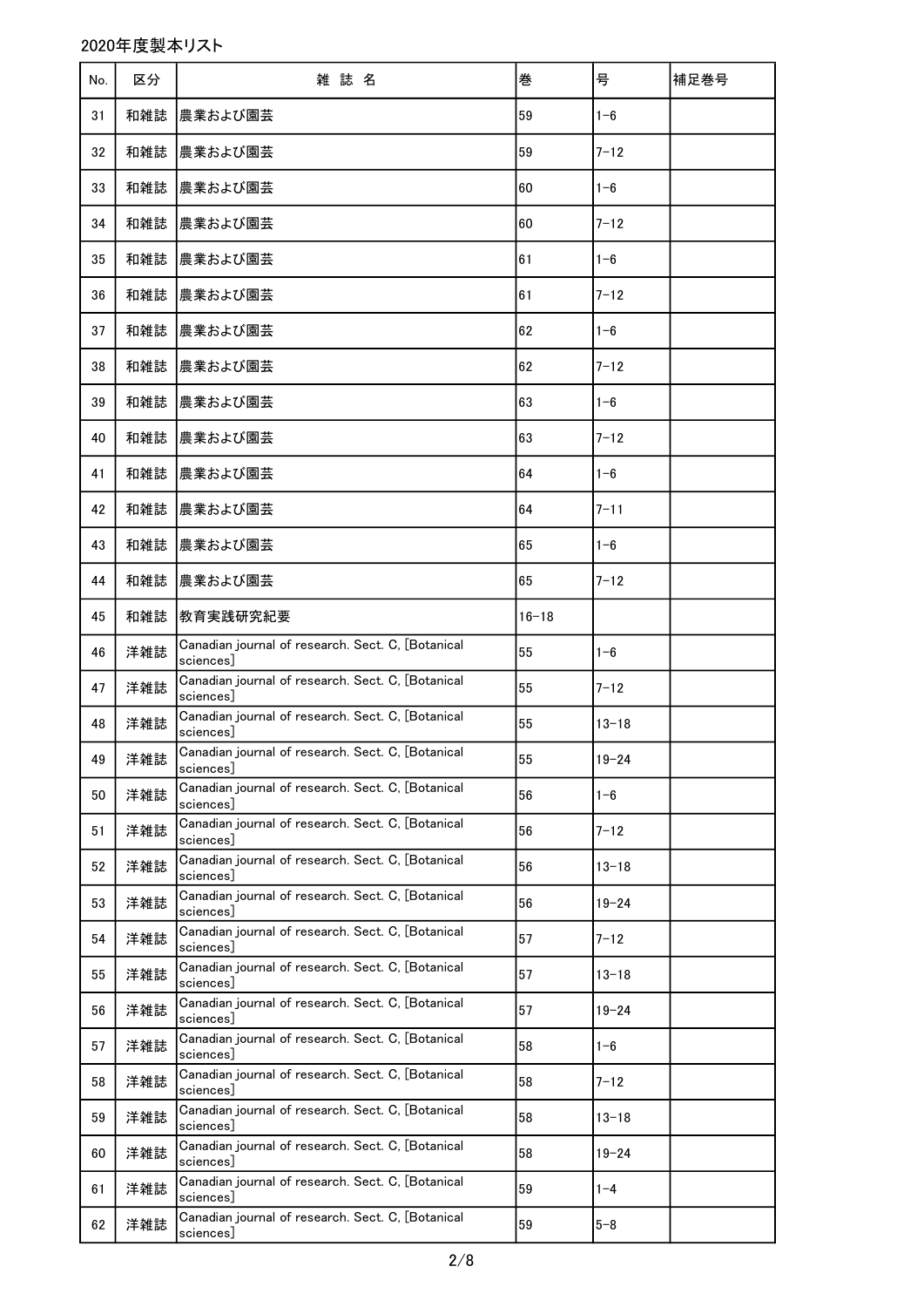| No. | 区分  | 雑誌名                                                            | 巻         | 号         | 補足巻号 |
|-----|-----|----------------------------------------------------------------|-----------|-----------|------|
| 63  | 洋雑誌 | Canadian journal of research. Sect. C, [Botanical<br>sciences  | 59        | $9 - 12$  |      |
| 64  | 洋雑誌 | Canadian journal of research. Sect. C, [Botanical<br>sciences] | 60        | $1 - 5$   |      |
| 65  | 洋雑誌 | Canadian journal of research. Sect. C, [Botanical<br>sciences] | 60        | $6 - 9$   |      |
| 66  | 洋雑誌 | Canadian journal of research. Sect. C, [Botanical<br>sciences」 | 60        | $10 - 12$ |      |
| 67  | 洋雑誌 | Canadian journal of research. Sect. C, [Botanical<br>sciences」 | 61        | $1 - 3$   |      |
| 68  | 洋雑誌 | Canadian journal of research. Sect. C, [Botanical<br>sciences] | 61        | $4 - 7$   |      |
| 69  | 洋雑誌 | Canadian journal of research. Sect. C, [Botanical<br>sciences  | 61        | $8 - 10$  |      |
| 70  | 洋雑誌 | Canadian journal of research. Sect. C, [Botanical<br>sciences] | 61        | $11 - 12$ |      |
| 71  | 洋雑誌 | Canadian journal of research. Sect. C, [Botanical<br>sciences  | 62        | $1 - 4$   |      |
| 72  | 洋雑誌 | Canadian journal of research. Sect. C, [Botanical<br>sciences] | 62        | $5 - 7$   |      |
| 73  | 洋雑誌 | Canadian journal of research. Sect. C, [Botanical<br>sciences] | 62        | $8 - 10$  |      |
| 74  | 洋雑誌 | Canadian journal of research. Sect. C, [Botanical<br>sciences] | 62        | $11 - 12$ |      |
| 75  | 洋雑誌 | Canadian journal of earth sciences                             | 17        | $1 - 6$   |      |
| 76  | 洋雑誌 | Canadian journal of earth sciences                             | 17        | $7 - 12$  |      |
| 77  | 洋雑誌 | Canadian journal of earth sciences                             | 18        | $1 - 6$   |      |
| 78  | 洋雑誌 | Canadian journal of earth sciences                             | 18        | $7 - 12$  |      |
| 79  | 洋雑誌 | Canadian journal of earth sciences                             | 19        | $1 - 4$   |      |
| 80  | 洋雑誌 | Canadian journal of earth sciences                             | 19        | $5 - 8$   |      |
| 81  |     | 洋雑誌 Canadian journal of earth sciences                         | 19        | $9 - 12$  |      |
| 82  | 洋雑誌 | Canadian journal of earth sciences                             | 20        | $1 - 6$   |      |
| 83  | 洋雑誌 | Canadian journal of earth sciences                             | 20        | $7 - 12$  |      |
| 84  | 洋雑誌 | Cytologia: international journal of cytology                   | $21 - 22$ |           |      |
| 85  | 洋雑誌 | Cytologia : international journal of cytology                  | 23        |           |      |
| 86  | 洋雑誌 | Cytologia : international journal of cytology                  | 24        |           |      |
| 87  | 洋雑誌 | Cytologia : international journal of cytology                  | $25 - 26$ |           |      |
| 88  | 洋雑誌 | Cytologia : international journal of cytology                  | $27 - 28$ |           |      |
| 89  | 洋雑誌 | Cytologia : international journal of cytology                  | $29 - 30$ |           |      |
| 90  | 洋雑誌 | Cytologia : international journal of cytology                  | 31        |           |      |
| 91  | 洋雑誌 | Cytologia : international journal of cytology                  | 32        |           |      |
| 92  | 洋雑誌 | Cytologia : international journal of cytology                  | 33        |           |      |
| 93  | 洋雑誌 | Cytologia: international journal of cytology                   | 34        |           |      |
| 94  | 洋雑誌 | Journal of the atmospheric sciences                            | 25        |           |      |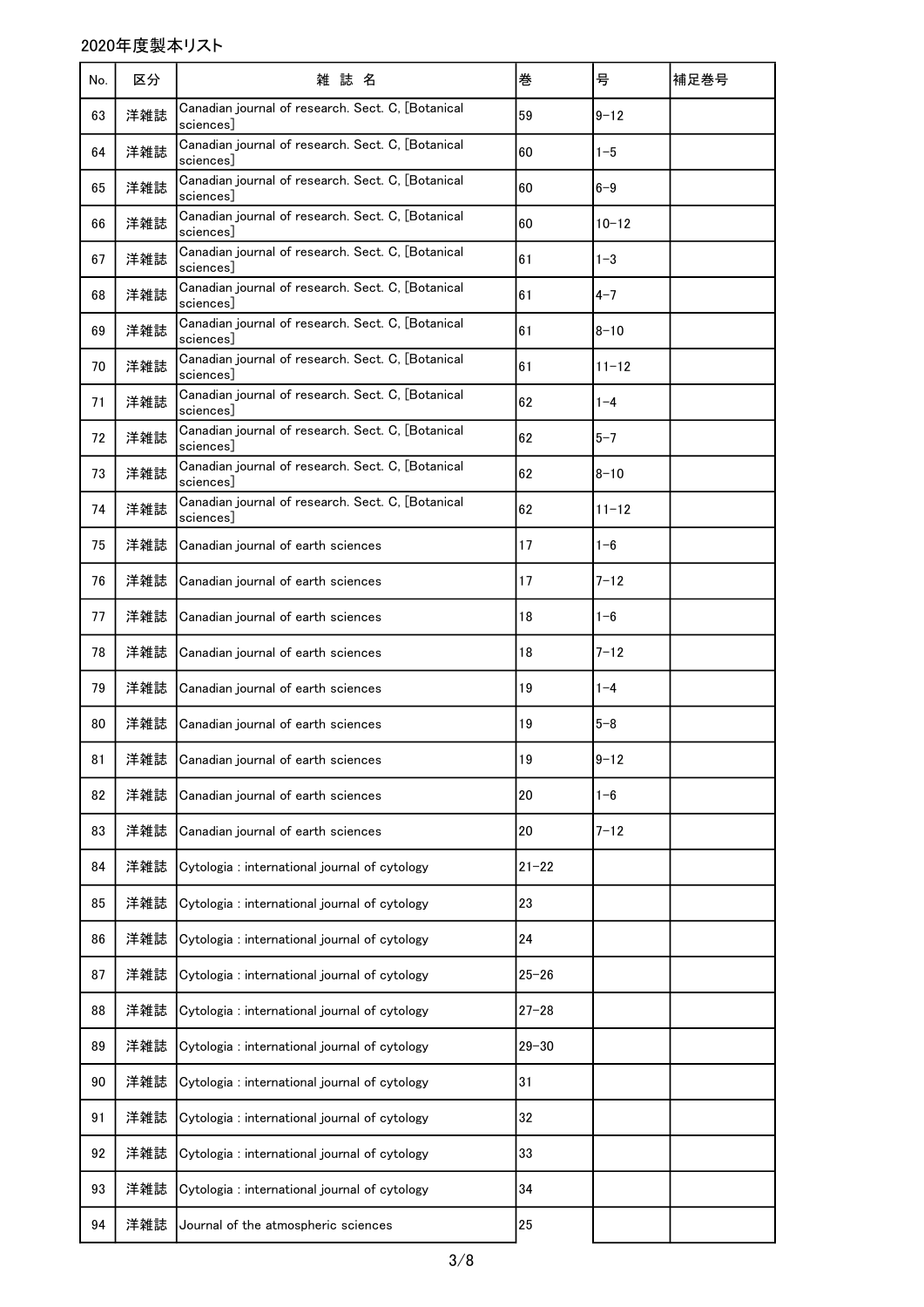| No. | 区分  | 雑 誌 名                                    | 巻  | 号 | 補足巻号 |
|-----|-----|------------------------------------------|----|---|------|
| 95  | 洋雑誌 | Journal of experimental child psychology | 29 |   |      |
| 96  | 洋雑誌 | Journal of experimental child psychology | 30 |   |      |
| 97  | 洋雑誌 | Journal of experimental child psychology | 31 |   |      |
| 98  | 洋雑誌 | Journal of experimental child psychology | 32 |   |      |
| 99  | 洋雑誌 | Journal of experimental child psychology | 33 |   |      |
| 100 | 洋雑誌 | Journal of experimental child psychology | 34 |   |      |
| 101 | 洋雑誌 | Journal of experimental child psychology | 35 |   |      |
| 102 | 洋雑誌 | Journal of experimental child psychology | 36 |   |      |
| 103 | 洋雑誌 | Journal of experimental child psychology | 37 |   |      |
| 104 | 洋雑誌 | Journal of experimental child psychology | 38 |   |      |
| 105 | 洋雑誌 | Journal of experimental child psychology | 39 |   |      |
| 106 | 洋雑誌 | Journal of experimental child psychology | 40 |   |      |
| 107 | 洋雑誌 | Journal of experimental child psychology | 41 |   |      |
| 108 | 洋雑誌 | Journal of experimental child psychology | 42 |   |      |
| 109 | 洋雑誌 | Journal of experimental child psychology | 43 |   |      |
| 110 | 洋雑誌 | Journal of experimental child psychology | 44 |   |      |
| 111 | 洋雑誌 | Journal of experimental child psychology | 45 |   |      |
| 112 | 洋雑誌 | Journal of experimental child psychology | 46 |   |      |
| 113 | 洋雑誌 | Journal of experimental child psychology | 47 |   |      |
| 114 | 洋雑誌 | Journal of experimental child psychology | 48 |   |      |
| 115 | 洋雑誌 | Journal of experimental child psychology | 49 |   |      |
| 116 | 洋雑誌 | Journal of experimental child psychology | 50 |   |      |
| 117 | 洋雑誌 | Journal of experimental child psychology | 51 |   |      |
| 118 | 洋雑誌 | Journal of experimental child psychology | 52 |   |      |
| 119 | 洋雑誌 | Journal of experimental child psychology | 53 |   |      |
| 120 | 洋雑誌 | Journal of experimental child psychology | 54 |   |      |
| 121 | 洋雑誌 | Journal of experimental child psychology | 55 |   |      |
| 122 | 洋雑誌 | Journal of experimental child psychology | 56 |   |      |
| 123 | 洋雑誌 | Journal of experimental child psychology | 57 |   |      |
| 124 | 洋雑誌 | Journal of experimental child psychology | 58 |   |      |
| 125 | 洋雑誌 | Journal of experimental child psychology | 59 |   |      |
| 126 | 洋雑誌 | Journal of experimental child psychology | 60 |   |      |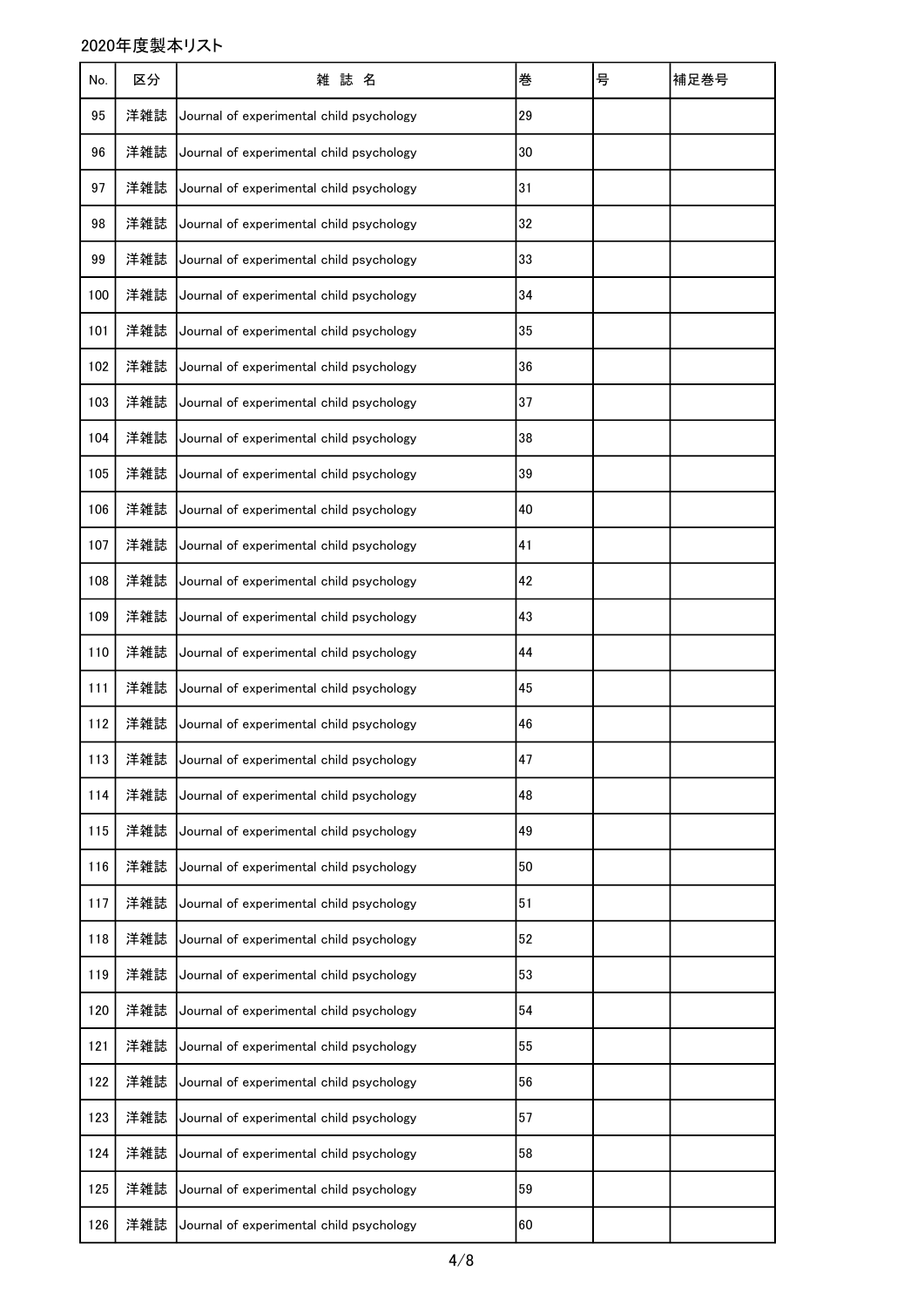| No. | 区分  | 雑誌名                                      | 巻         | 号        | 補足巻号 |
|-----|-----|------------------------------------------|-----------|----------|------|
| 127 | 洋雑誌 | Journal of experimental child psychology | 61        |          |      |
| 128 | 洋雑誌 | Journal of experimental child psychology | 62        |          |      |
| 129 | 洋雑誌 | Journal of experimental child psychology | 63        |          |      |
| 130 | 洋雑誌 | Journal of experimental child psychology | 64        |          |      |
| 131 | 洋雑誌 | Journal of experimental child psychology | 65        |          |      |
| 132 | 洋雑誌 | Journal of experimental child psychology | 66        |          |      |
| 133 | 洋雑誌 | Journal of experimental child psychology | $68 - 69$ |          |      |
| 134 | 洋雑誌 | Journal of experimental child psychology | $70 - 71$ |          |      |
| 135 | 洋雑誌 | Journal of petrology                     | 13        |          |      |
| 136 | 洋雑誌 | Journal of petrology                     | 14        |          |      |
| 137 | 洋雑誌 | Journal of petrology                     | 15        |          |      |
| 138 | 洋雑誌 | Journal of petrology                     | 16        |          |      |
| 139 | 洋雑誌 | Journal of petrology                     | 17        |          |      |
| 140 | 洋雑誌 | Journal of petrology                     | 18        |          |      |
| 141 | 洋雑誌 | Journal of petrology                     | 19        |          |      |
| 142 | 洋雑誌 | Nervenarzt                               | 52        | $1 - 6$  |      |
| 143 | 洋雑誌 | Nervenarzt                               | 52        | $7 - 12$ |      |
| 144 | 洋雑誌 | Nervenarzt                               | 53        | $1 - 6$  |      |
| 145 | 洋雑誌 | Nervenarzt                               | 53        | $7 - 12$ |      |
| 146 | 洋雑誌 | Phytopathology                           | 60        | $1 - 6$  |      |
| 147 | 洋雑誌 | Phytopathology                           | 60        | $7 - 12$ |      |
| 148 | 洋雑誌 | Phytopathology                           | 61        | $1 - 6$  |      |
| 149 | 洋雑誌 | Phytopathology                           | 61        | $7 - 12$ |      |
| 150 | 洋雑誌 | Phytopathology                           | 62        | $1 - 6$  |      |
| 151 | 洋雑誌 | Phytopathology                           | 62        | $7 - 12$ |      |
| 152 | 洋雑誌 | Phytopathology                           | 63        | $1 - 6$  |      |
| 153 | 洋雑誌 | Phytopathology                           | 63        | $7 - 12$ |      |
| 154 | 洋雑誌 | Phytopathology                           | 64        | $1 - 6$  |      |
| 155 | 洋雑誌 | Phytopathology                           | 64        | $7 - 12$ |      |
| 156 | 洋雑誌 | Phytopathology                           | 65        | $1 - 6$  |      |
| 157 | 洋雑誌 | Phytopathology                           | 65        | $7 - 12$ |      |
| 158 | 洋雑誌 | Phytopathology                           | 66        | $1 - 6$  |      |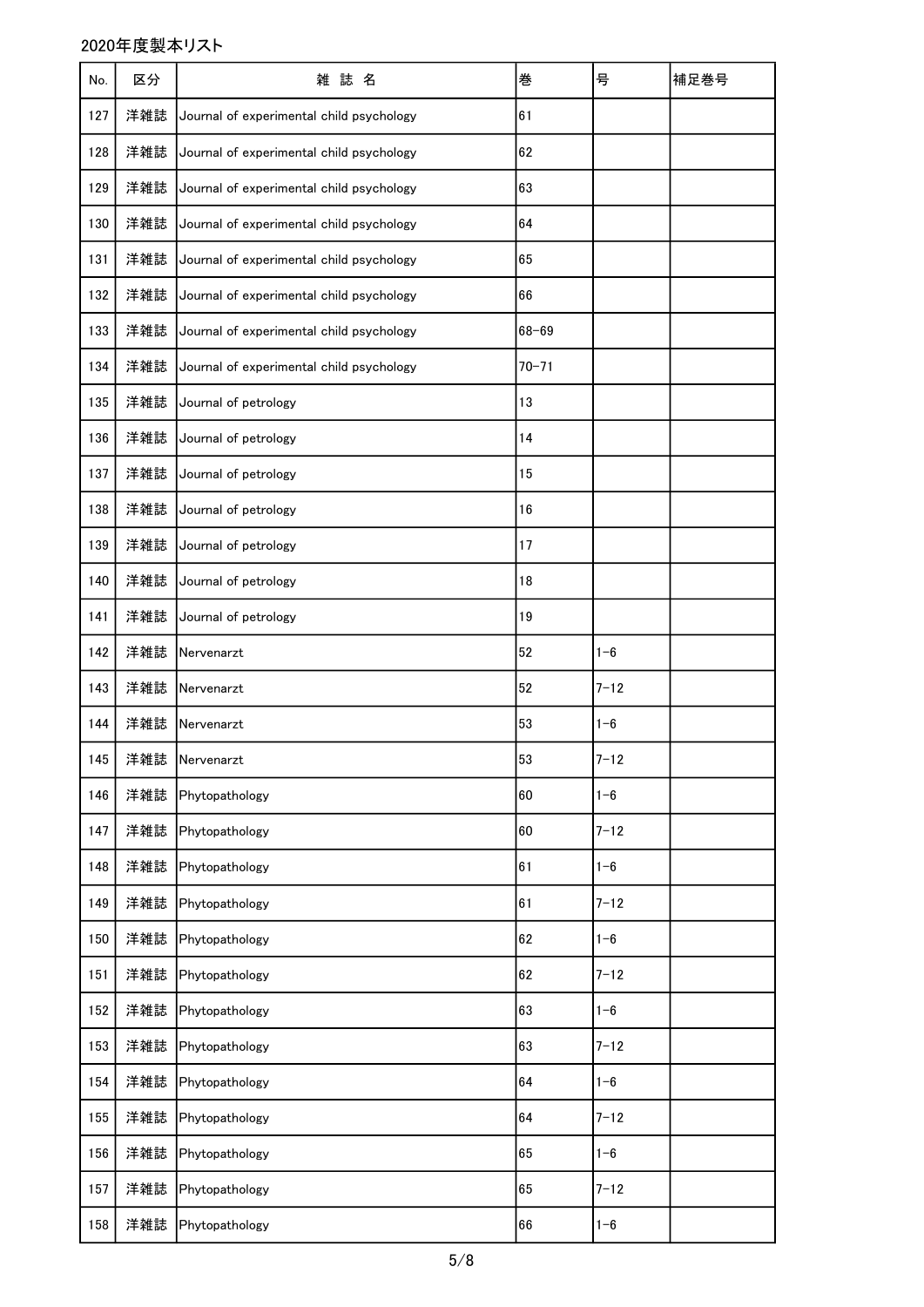| No. | 区分  | 雑 誌<br>名                        | 巻  | 号              | 補足巻号 |
|-----|-----|---------------------------------|----|----------------|------|
| 159 | 洋雑誌 | Phytopathology                  | 66 | $7 - 12$       |      |
| 160 | 洋雑誌 | Phytopathology                  | 67 | $1 - 6$        |      |
| 161 | 洋雑誌 | Phytopathology                  | 67 | $7 - 12$       |      |
| 162 | 洋雑誌 | Phytopathology                  | 68 | $1 - 6$        |      |
| 163 | 洋雑誌 | Perceptual and motor skills     | 46 | $1 - 2$        |      |
| 164 | 洋雑誌 | Perceptual and motor skills     | 46 | 3              |      |
| 165 | 洋雑誌 | Perceptual and motor skills     | 47 | $1 - 2$        |      |
| 166 | 洋雑誌 | Perceptual and motor skills     | 47 | 3              |      |
| 167 | 洋雑誌 | Perceptual and motor skills     | 50 | $1 - 2$        |      |
| 168 | 洋雑誌 | Perceptual and motor skills     | 50 | $\overline{3}$ |      |
| 169 | 洋雑誌 | Perceptual and motor skills     | 51 | $1 - 2$        |      |
| 170 | 洋雑誌 | Perceptual and motor skills     | 51 | 3              |      |
| 171 | 洋雑誌 | Perceptual and motor skills     | 52 | $1 - 3$        |      |
| 172 | 洋雑誌 | Perceptual and motor skills     | 54 | $1 - 2$        |      |
| 173 | 洋雑誌 | Perceptual and motor skills     | 54 | 3              |      |
| 174 | 洋雑誌 | Perceptual and motor skills     | 55 | $1 - 2$        |      |
| 175 | 洋雑誌 | Perceptual and motor skills     | 55 | 3              |      |
| 176 | 洋雑誌 | Perceptual and motor skills     | 56 | $1 - 3$        |      |
| 177 |     | 洋雑誌 Perceptual and motor skills | 57 | $1 - 2$        |      |
| 178 | 洋雑誌 | Perceptual and motor skills     | 57 | 3              |      |
| 179 | 洋雑誌 | Perceptual and motor skills     | 58 | $1 - 3$        |      |
| 180 | 洋雑誌 | Perceptual and motor skills     | 59 | $1 - 3$        |      |
| 181 | 洋雑誌 | Perceptual and motor skills     | 60 | $1 - 3$        |      |
| 182 | 洋雑誌 | Perceptual and motor skills     | 61 | $1 - 2$        |      |
| 183 | 洋雑誌 | Perceptual and motor skills     | 61 | $\overline{3}$ |      |
| 184 | 洋雑誌 | Perceptual and motor skills     | 62 | $1 - 3$        |      |
| 185 | 洋雑誌 | Perceptual and motor skills     | 63 | $1 - 3$        |      |
| 186 | 洋雑誌 | Perceptual and motor skills     | 64 | $1 - 2$        |      |
| 187 | 洋雑誌 | Perceptual and motor skills     | 64 | $\overline{3}$ |      |
| 188 | 洋雑誌 | Perceptual and motor skills     | 65 | $1 - 3$        |      |
| 189 | 洋雑誌 | Perception & psychophysics      | 13 |                |      |
| 190 | 洋雑誌 | Perception & psychophysics      | 14 |                |      |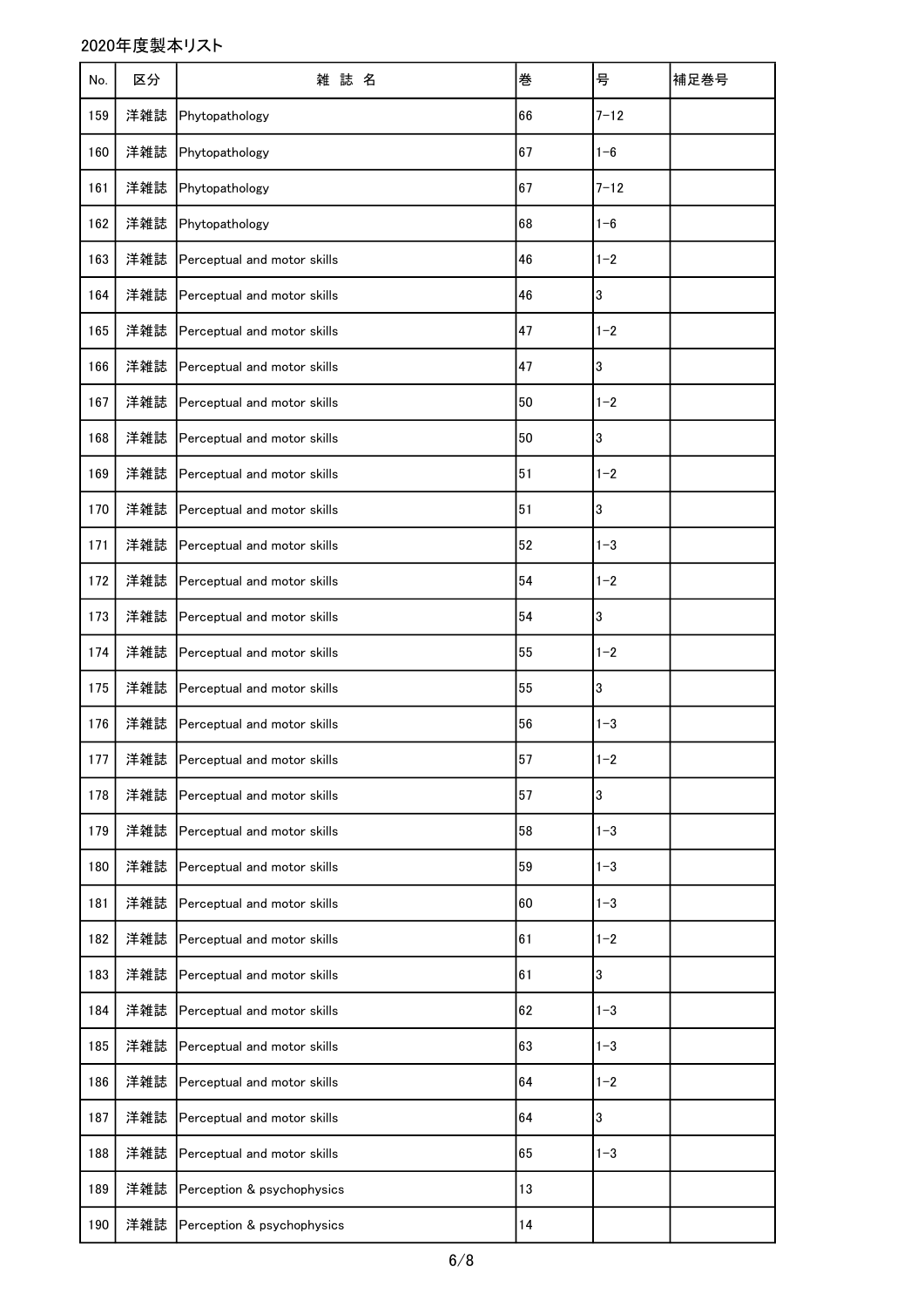| No. | 区分  | 雑誌名                                                                              | 巻          | 号            | 補足巻号 |
|-----|-----|----------------------------------------------------------------------------------|------------|--------------|------|
| 191 | 洋雑誌 | Sedimentary geology : international journal of pure and<br>applied sedimentology | $1 - 2$    |              |      |
| 192 | 洋雑誌 | Sedimentary geology : international journal of pure and<br>applied sedimentology | $3 - 4$    |              |      |
| 193 | 洋雑誌 | Sedimentary geology : international journal of pure and<br>applied sedimentology | $5 - 6$    |              |      |
| 194 | 洋雑誌 | Sedimentary geology : international journal of pure and<br>applied sedimentology | 9          | $1,3 - 4,10$ |      |
| 195 | 洋雑誌 | Sedimentary geology : international journal of pure and<br>applied sedimentology | $11 - 12$  |              |      |
| 196 | 洋雑誌 | Sedimentary geology : international journal of pure and<br>applied sedimentology | 89-91      |              |      |
| 197 | 洋雑誌 | Sedimentary geology : international journal of pure and<br>applied sedimentology | $92 - 94$  |              |      |
| 198 | 洋雑誌 | Sedimentary geology : international journal of pure and<br>applied sedimentology | $95 - 97$  |              |      |
| 199 | 洋雑誌 | Sedimentary geology : international journal of pure and<br>applied sedimentology | $98 - 100$ |              |      |
| 200 | 洋雑誌 | Sedimentology                                                                    | $4 - 5$    |              |      |
| 201 | 洋雑誌 | Sedimentology                                                                    | $8 - 9$    |              |      |
| 202 | 洋雑誌 | Sedimentology                                                                    | $12 - 13$  |              |      |
| 203 | 洋雑誌 | Sedimentology                                                                    | $14 - 15$  |              |      |
| 204 | 洋雑誌 | Sedimentology                                                                    | $16 - 17$  |              |      |
| 205 | 洋雑誌 | Theorie und Praxis der Körperkultur                                              | 38         |              |      |
| 206 | 洋雑誌 | Theorie und Praxis der Körperkultur                                              | 39         |              |      |
| 207 | 洋雑誌 | Transactions / the British Mycological Society                                   | 56         |              |      |
| 208 | 洋雑誌 | Transactions / the British Mycological Society                                   | 57         |              |      |
| 209 |     | 洋雑誌 Transactions / the British Mycological Society                               | 58         |              |      |
| 210 | 洋雑誌 | Transactions / the British Mycological Society                                   | 59         |              |      |
| 211 | 洋雑誌 | Transactions / the British Mycological Society                                   | 60         |              |      |
| 212 | 洋雑誌 | Transactions / the British Mycological Society                                   | 61         |              |      |
| 213 | 洋雑誌 | Transactions / the British Mycological Society                                   | 62         |              |      |
| 214 | 洋雑誌 | Transactions / the British Mycological Society                                   | 63         |              |      |
| 215 | 洋雑誌 | Transactions / the British Mycological Society                                   | 64         |              |      |
| 216 | 洋雑誌 | Transactions / the British Mycological Society                                   | 65         |              |      |
| 217 | 洋雑誌 | Transactions / the British Mycological Society                                   | 66         |              |      |
| 218 | 洋雑誌 | Transactions / the British Mycological Society                                   | 67         |              |      |
| 219 | 洋雑誌 | Transactions / the British Mycological Society                                   | 68         |              |      |
| 220 | 洋雑誌 | Transactions / the British Mycological Society                                   | 69         |              |      |
| 221 | 洋雑誌 | Transactions / the British Mycological Society                                   | 70         |              |      |
| 222 | 洋雑誌 | Transactions / the British Mycological Society                                   | 71         |              |      |